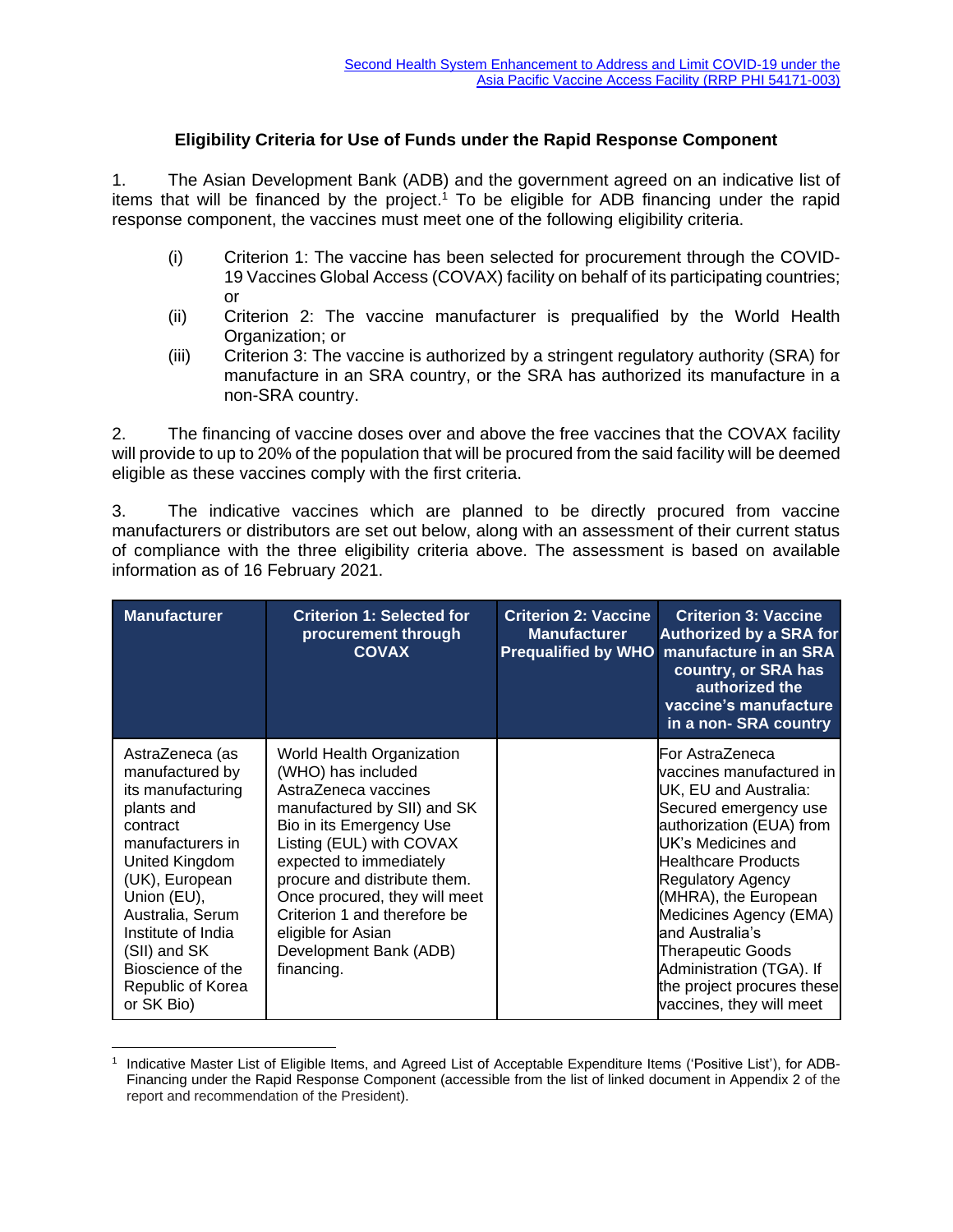| <b>Manufacturer</b>                                                            | <b>Criterion 1: Selected for</b><br>procurement through<br><b>COVAX</b>                                                                                                                                                                          | <b>Criterion 2: Vaccine</b><br><b>Manufacturer</b><br><b>Prequalified by WHO</b>                                                                                                                                  | <b>Criterion 3: Vaccine</b><br><b>Authorized by a SRA for</b><br>manufacture in an SRA<br>country, or SRA has<br>authorized the<br>vaccine's manufacture<br>in a non-SRA country                                                                                                                                                    |
|--------------------------------------------------------------------------------|--------------------------------------------------------------------------------------------------------------------------------------------------------------------------------------------------------------------------------------------------|-------------------------------------------------------------------------------------------------------------------------------------------------------------------------------------------------------------------|-------------------------------------------------------------------------------------------------------------------------------------------------------------------------------------------------------------------------------------------------------------------------------------------------------------------------------------|
|                                                                                |                                                                                                                                                                                                                                                  |                                                                                                                                                                                                                   | Criterion 3 and therefore<br>be eligible for ADB<br>financing.                                                                                                                                                                                                                                                                      |
|                                                                                |                                                                                                                                                                                                                                                  |                                                                                                                                                                                                                   | For AstraZeneca<br>vaccines manufactured<br>by SII and SK Bio: review<br>process by an SRA has<br>not been initiated.                                                                                                                                                                                                               |
| SII (manufacturing<br>Covovax using<br>technology<br>licensed from<br>Novavax) | AMC signed by SII for<br>Covavax with COVAX.<br>Formal procurement is<br>awaiting inclusion of Covovax<br>vaccine in WHO EUL. Once<br>procurement is initiated, this<br>will meet Criterion 1 and<br>therefore be eligible for ADB<br>financing. | Vaccine data including Initial Phase 3 results<br>clinical studies data<br>WHO EUL review.<br>Review process for<br>WHO-PQ by<br>manufacturers of the<br>initiated.                                               | were announced in media<br>has been submitted for last week and submission<br>for EUAs by stringent<br>regulatory authorities<br>(SRAs) expected before<br>end of Q1 of 2021. In<br>vaccines has not been addition to this, in order to<br>meet Criterion 3, the SRA<br>would need to authorize<br>SII's manufacture of<br>Covovax. |
| Janssen (Johnson<br>& Johnson or J&J)                                          | AMC signed by J&J with<br>COVAX.<br>Formal procurement is<br>awaiting inclusion of the J&J<br>vaccine in WHO EUL. Once<br>procurement is initiated, this<br>will meet Criterion 1 and<br>therefore be eligible for ADB<br>financing.             | Vaccine data including Initial Phase 3 results<br>clinical studies data<br>WHO EUL review.<br>Review process for<br>WHO-PQ by<br>manufacturers of the<br>vaccines has not been Criterion 3, the SRA<br>initiated. | were announced in media<br>has been submitted for last week and submission<br>for EUAs in SRAs<br>expected before end of<br>Q1 of 2021. In addition to<br>this, in order to meet<br>would need to authorize<br>the manufacture of the<br>vaccine if it will be<br>manufactured in a non-<br>SRA country.                            |

 $Q =$  quarter

4. In addition to the above 3 vaccines, other vaccines under consideration by the Philippines and which may still be financed by the project are vaccines manufactured by Moderna and Pfizer/BioNTech, which currently meet Criterion 3 and are therefore eligible for ADB financing as both have been granted emergency use authorizations (EUAs) by several SRAs namely Canada, Switzerland, United Kingdom, and the United States, and they would be procured from manufacturing sites in SRA countries. In addition, Pfizer/BioNTech is a COVAX-procured vaccine. Other vaccines that are under consideration by the Philippines include SinoVac and Gamaleya and if they meet one of the three eligibility criteria above, they will be eligible for ADB financing. In this regard, both SinoVac and Gamaleya would need to be selected for procurement through